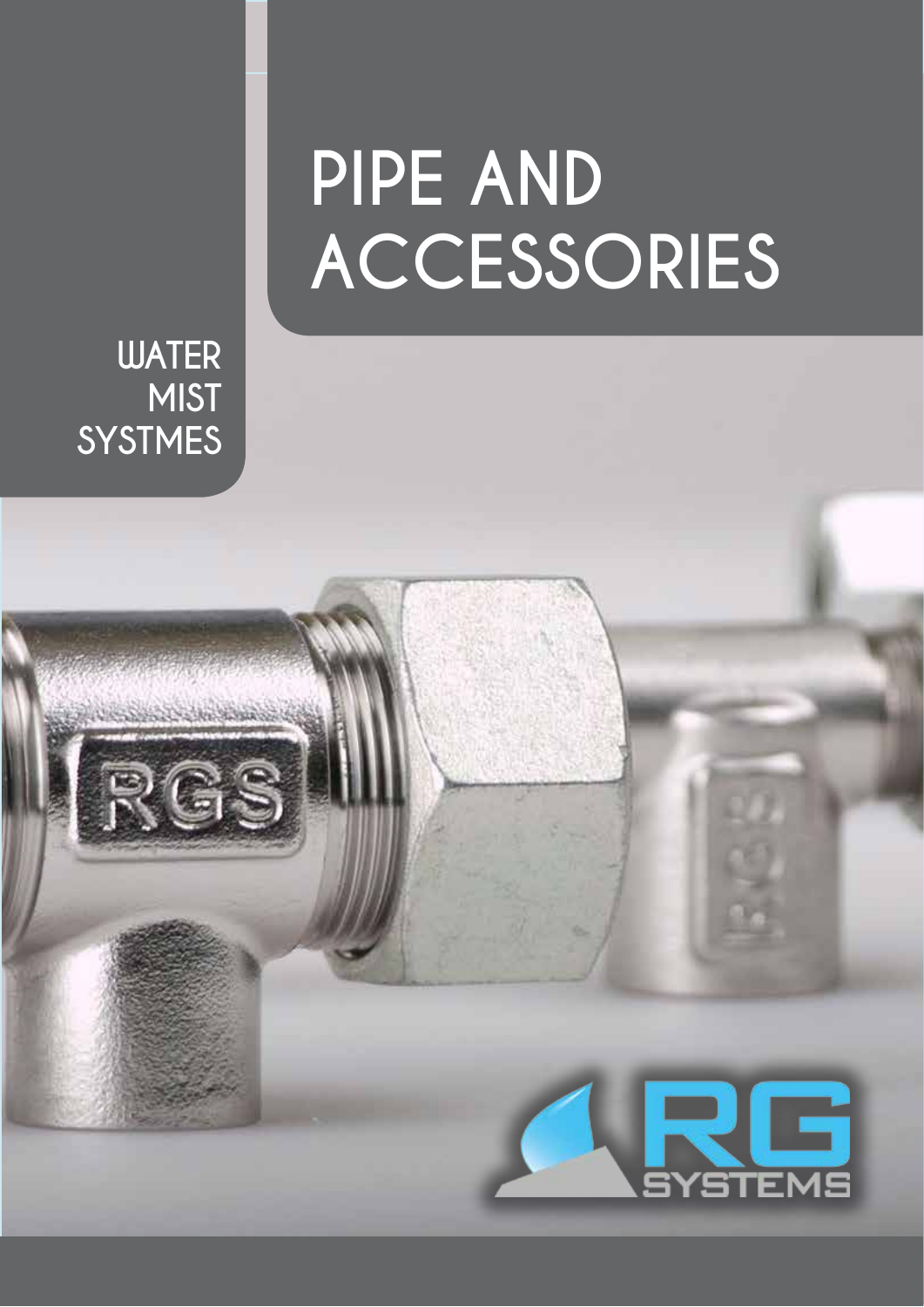## **high technology IN EACH COMPONENT**



**RG-Systems** offers its customers a wide variety of pipes and components for the assembly of the distribution networks in water mist fire protection systems.

**Thanks to the high technology used in the design phase of these systems, RG-Systems can offer a product that is:**

#### **Reliable:**

#### **Resistant and lasting:**

#### **Economic:**

For the design of the network of pipes of RG Sys-

#### **Ease of installing:**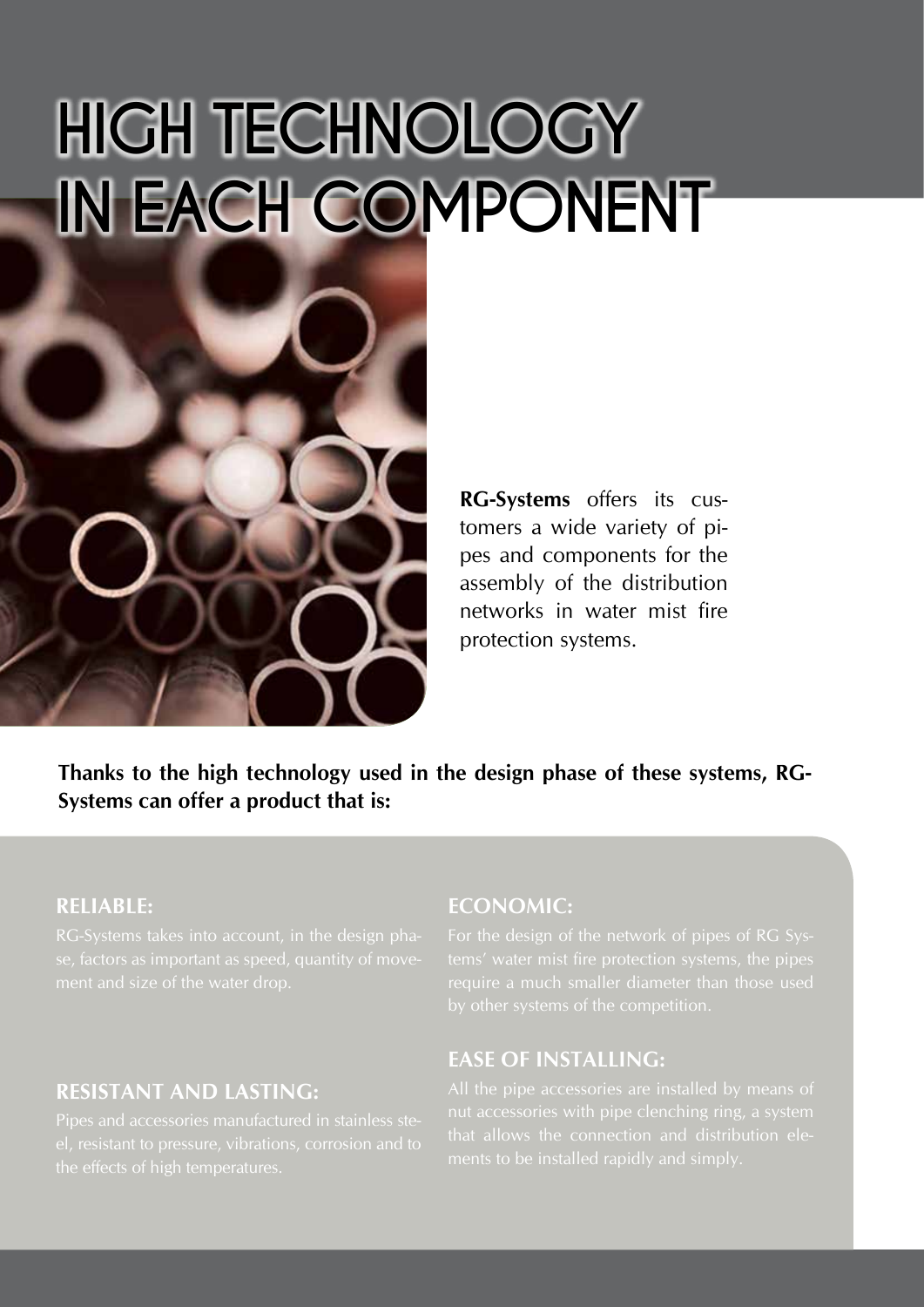

### **ACCESSORIES**

#### **model WFTT seamless pipe**

The model WFTT seamless pipe is manufactured in stainless steel. Depending on the design of each installation carried out by the RG SYSTEMS project department, the diameters of the pipe can vary between 12, 16, 25, 30 and 38 mm. This pipe is easily bent, thus avoiding the use of elbows that can cause obstructions and it makes its installation much faster and more comfortable, in addition to adapting completely to the needs.

#### **model WFTUD pipe-pipe joint**

The model WFTUD pipe-pipe joint is used to unite or join pipes of an equal diameter in the network of pipes of the water mist fire extinction system. They are manufactured in stainless steel, are supplied with their corresponding nuts and clenching rings for all the diameters of pipes used in our systems.

#### **model WFTR reducers**

Many times in the water mist fire extinction installations we find that we have to reduce the flow from one pipe diameter to another smaller one. due to design needs to maintain the appropriate flow. RG Systems offers the model WFTR reducers to diameters of 12, 16, or 30 mm as a resistant solution of easy assembly in these cases.

| <b>Block of:</b> | pipe ending: |
|------------------|--------------|
| 16               | 12           |
|                  | 16           |
| 25               | 12           |
|                  | 16           |
| 30               | 12           |
|                  | 16           |
|                  | 25           |
| 38               | 16           |
|                  | 25           |
|                  | 30           |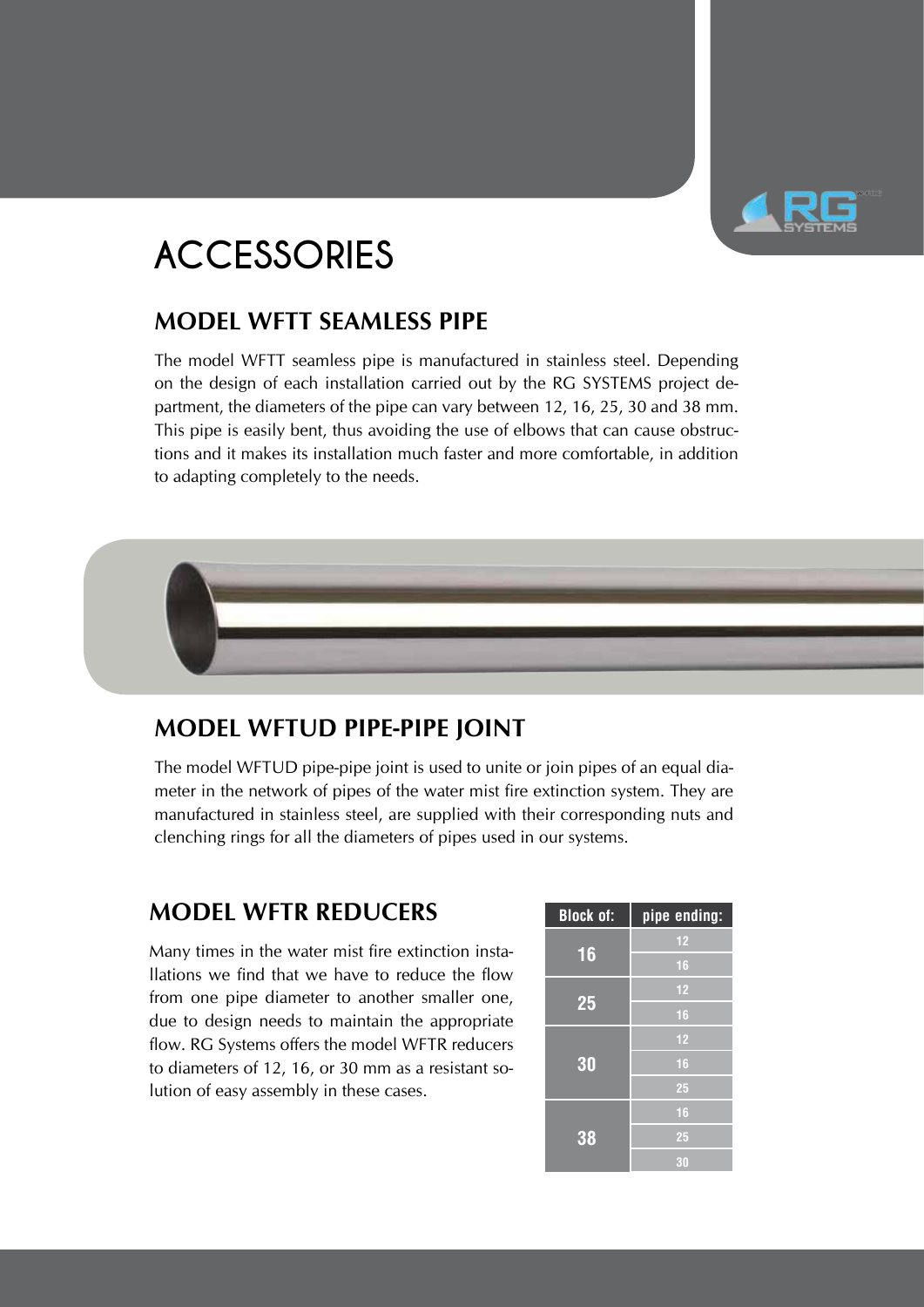#### **model WFTCO elbow**

Another of the accessories most used in the distribution network of the water mist fire extinction systems are the elbows. RG Systems offers the model WFTCO elbow which is easy to install thanks to its coupling by clenching ring with cutting ring.

#### **model WFTTO "T"**

iN.

In the pipe network of the fire extinction systems, when we need to divert the channelling or piping we use a T. These T's divert branches starting from a pipe of equal diameter. RG Systems markets the connection in model WFTTO "T" for pipe diameters of 12, 16, 25, 30 and 38 mm.

#### **model WFTTED and model WFTTER reduced T's**

There is also the possibility of having to reduce the flow due to design needs, but at the same time divert in branches the pipe network. In order to divert branches of a smaller diameter starting with a pipe of a larger diameter, RG-Systems markets the model WFTTED and model WFTTER reduced T's that reduce to pipes with diameters of 12, 16 or 30 mm.



*The simple joint for the water mist fire extinction systems is used to join the pipe, of diameters 12, 16, 25, 30 and 38 mm, with other pipe accessories such as blocks or directional valves. This accessory greatly eases the assembly of the pipe network in the very location of the installation.*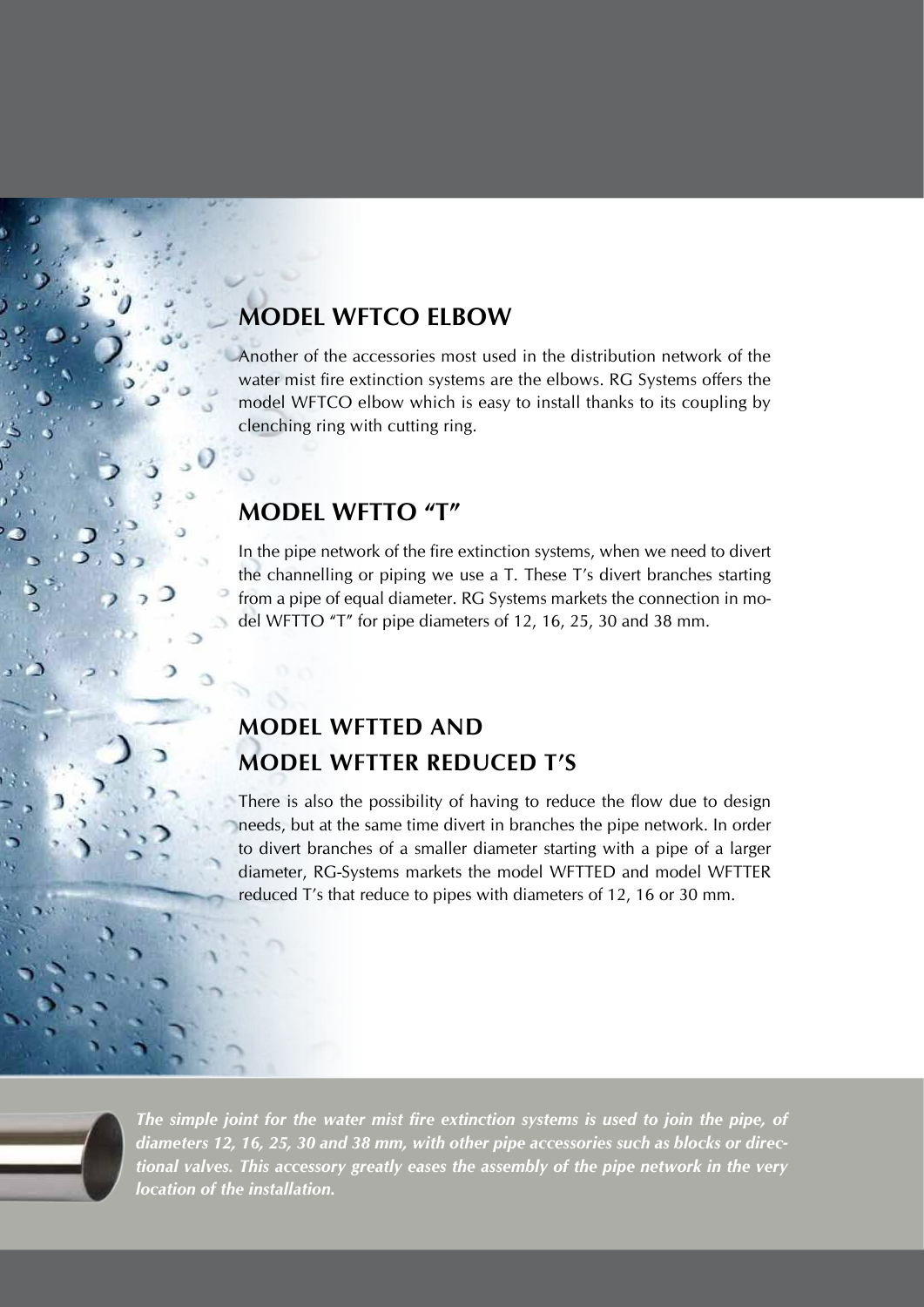

#### **model WFTAM gauge adaptor**

In the installation of the pipes for the water mist fire extinction system, many times it is advisable to place a control or supervision pressure gauge within the pipe network. RG Systems offers the model WFTAM gauge adaptor, an economic solution of easy installation.

#### **the model WFTTO blind plugs**

RG-Systems also has stoppers to close the different components of water mist and to be able to conduct in this way the hydraulic tests necessary in the different sections of the installation. RG Systems markets two types of stoppers, the model WFTTO blind plugs, composed by a nut and a plug cone and the Allen-head stoppers with 3/8",  $\frac{1}{2}$  and  $\frac{3}{4}$ " threading to close some pipe accessories such as the blocks, among others.



pipes that are appropriate for supporting pipe by temperature variations and also